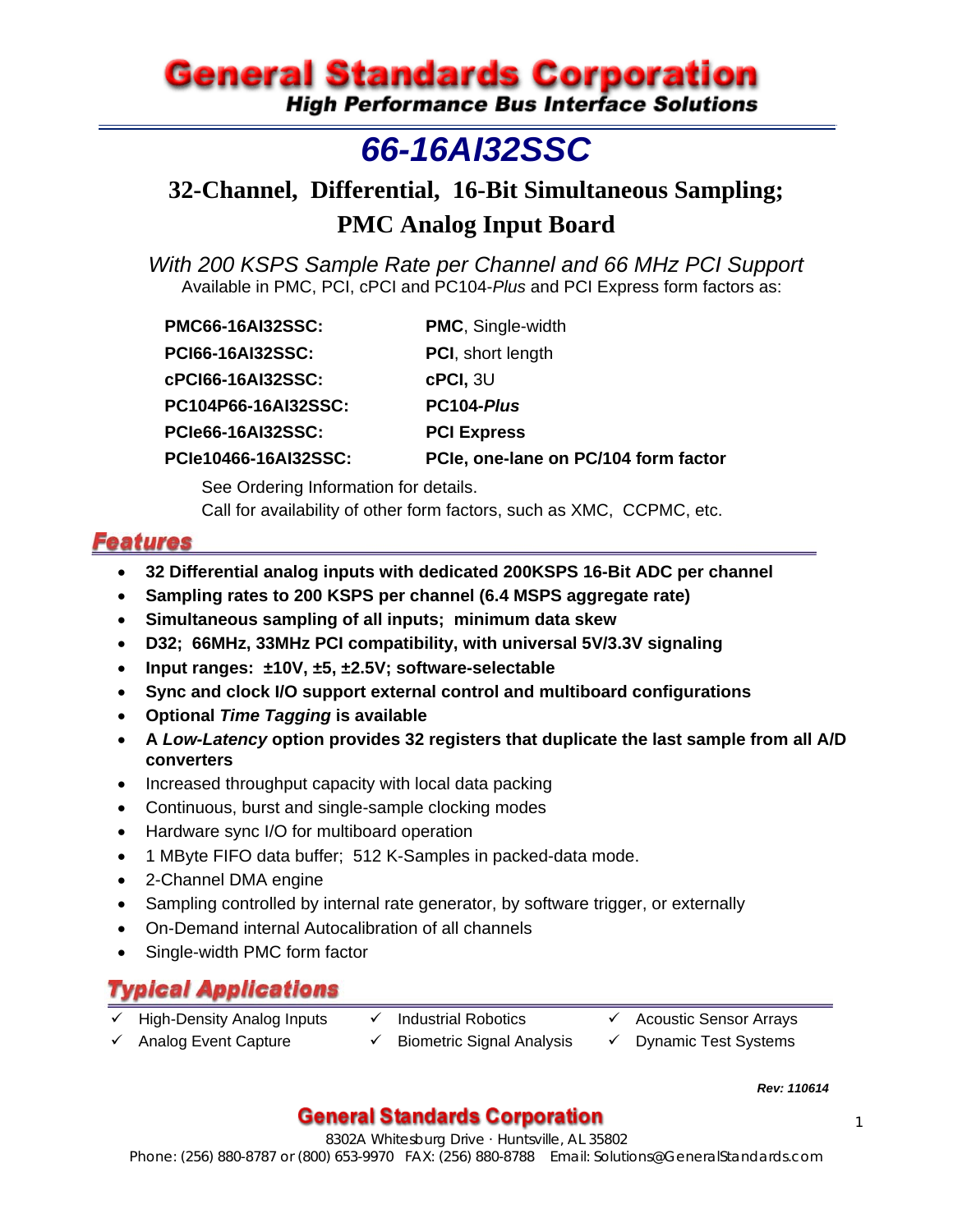## **Functional Description**

The 16-Bit PMC66-16AI32SSC analog input board samples and digitizes up to 32 input channels simultaneously at rates up to 200,000 samples per second for each channel. Each input channel contains a dedicated 16-Bit sampling ADC, and the resulting sampled data is available to the PCI bus through a 1-MByte FIFO buffer. The 32-Bit local data path supports full D32 local-bus data packing. Throughput capacity is further enhanced with 66MHz PCI support. All operational parameters are software configurable.

Inputs can be sampled in groups of 2, 4, 8, 16 or 32 channels; or any contiguous channel group can be selected for sampling. The sample clock can be generated from an internal rate generator, or by software or external hardware. Input ranges are software-selectable as ±10V, ±5V or ±2.5V.

An on-demand autocalibration feature determines offset and gain correction values for each input channel, and applies the corrections subsequently during acquisition. A selftest switching network routes calibration reference signals to each channel through internal selftest switches, and permits board integrity to be verified by the host..



Figure 1. PMC66-16AI32SSC; Functional Organization

This product is functionally compatible with the IEEE PCI local bus specification Revision 2.3, and supports the "plug-n-play" initialization concept. System connections are made at the front panel through an 80-pin I/O connector. Power requirements consist of +5 VDC in compliance with the PCI specification, and operation over the specified temperature range is achieved with conventional convection cooling.

#### General Standards Corporation  $_{2}$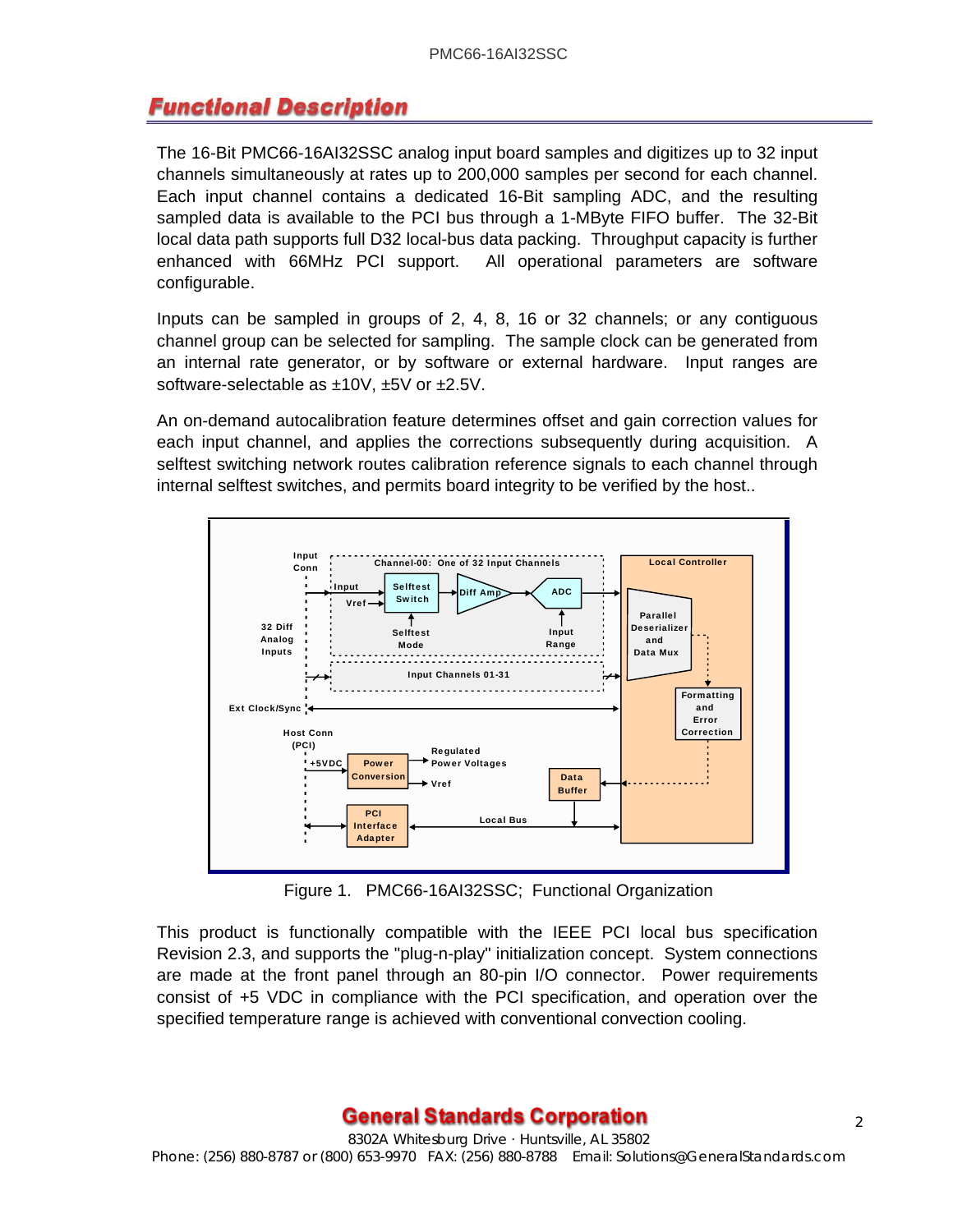## **Performance Specifications**

At  $+25$  <sup>O</sup>C, with specified operating conditions, and with differential processing deselected

#### **Input Characteristics:**

| Configuration:                                 | 32 differential analog input channels. 16-Channel version available.       |
|------------------------------------------------|----------------------------------------------------------------------------|
| Voltage Ranges:                                | Software configurable as $\pm 10V$ , $\pm 5V$ or $\pm 2.5V$ fullscale      |
| Input Impedance:                               | 2.0 Megohms typical, line-line. 1.0 Megohms line-ground                    |
| <b>Bias Current:</b>                           | 100nA maximum.                                                             |
| Common Mode Rejection:                         | 60dB typical, DC-50kHz                                                     |
| Min/Max Input Levels<br>for rated performance: | ±11V                                                                       |
| <b>Crosstalk Rejection:</b>                    | 85dB typical, DC-50kHz                                                     |
| Input Noise:                                   | 0.5 mVRMS; typical, all ranges; 0.01-50kHz                                 |
| Overvoltage Protection:                        | Sustained $\pm$ 15 Volts with power removed; $\pm$ 30V with power applied. |

## **Transfer Characteristics:**

| <b>Conversion Resolution:</b>                                      |                                | 16 Bits (0.0015 percent of FSR)                      |                                                            |  |
|--------------------------------------------------------------------|--------------------------------|------------------------------------------------------|------------------------------------------------------------|--|
| Maximum Sample Rate:                                               | 200 KSPS per channel           |                                                      |                                                            |  |
| Input Bandwidth (-3dB):                                            | DC to 100 kHz typical          |                                                      |                                                            |  |
| Channels per Sample:                                               | 1-32.                          |                                                      |                                                            |  |
| DC Accuracy:<br>(Maximum composite error<br>after autocalibration) | Range<br>±10V<br>±5V<br>±2.5V  | Zero-Input<br>$± 1.5$ mv<br>$± 1.4$ mv<br>$± 0.9$ mv | <b>Fullscale</b><br>$± 2.8$ mv<br>$± 2.5$ mv<br>$± 1.5$ mv |  |
| Integral Nonlinearity:                                             | ±0.008 percent of FSR, maximum |                                                      |                                                            |  |
| Differential Nonlinearity:                                         | ±0.004 percent of FSR, maximum |                                                      |                                                            |  |
|                                                                    |                                |                                                      |                                                            |  |

## **Analog Input Operating Modes and Controls**

| Input Data Buffer:        | FIFO, 1 Megabyte in packed-data mode. An optional 'Low-Latency' array of 32 data<br>registers is available, in addition to the FIFO buffer.                                                                                            |  |  |
|---------------------------|----------------------------------------------------------------------------------------------------------------------------------------------------------------------------------------------------------------------------------------|--|--|
| Sample Clock Sources:     | Internal rate generator; External Hardware Sync I/O, Software clock. Continuous,<br>Burst and Single-Sample Clocking Modes.                                                                                                            |  |  |
| Rate Generator:           | Programmable from 0.012-200,000 sample clocks per second. Divides the local<br>master clock to the sample rate. (The standard master clock frequency is<br>50.000MHz. See ordering information for custom frequencies.)                |  |  |
| External TTL Sync, Clock: | Bidirectional TTL lines; available through the I/O connector, or through a 6-pin<br>connector located on the back of the board. Optional Sync-I/O connections in PMC-<br>P1 connector. See ordering options                            |  |  |
| Input Data Format:        | Nonpacked Mode: 16-Bit data word plus single-bit Channel-00 tag.<br>Lword sync code followed by packed channel data.<br>Packed Mode:<br>Even-numbered channels occupy lower word (D00-15), odd<br>channels occupy upper word (D16-31). |  |  |
| Data Format:              | Selectable as offset binary or two's complement.                                                                                                                                                                                       |  |  |
| Low Latency:              | (Optional) In addition to the FIFO buffer, 32 data registers are directly accessible for<br>minimum latency. (Can not be specified simultaneously with 'Time Tagging').                                                                |  |  |
| Time Tagging:             | (Optional) Provides 48-Bit 1-microsecond time stamping ('tagging') and windowed<br>burst triggering. (Can not be specified simultaneously with 'Low Latency').                                                                         |  |  |

#### **General Standards Corporation Exercise 23**

8302A Whitesburg Drive · Huntsville, AL 35802

Phone: (256) 880-8787 or (800) 653-9970 FAX: (256) 880-8788 Email: Solutions@GeneralStandards.com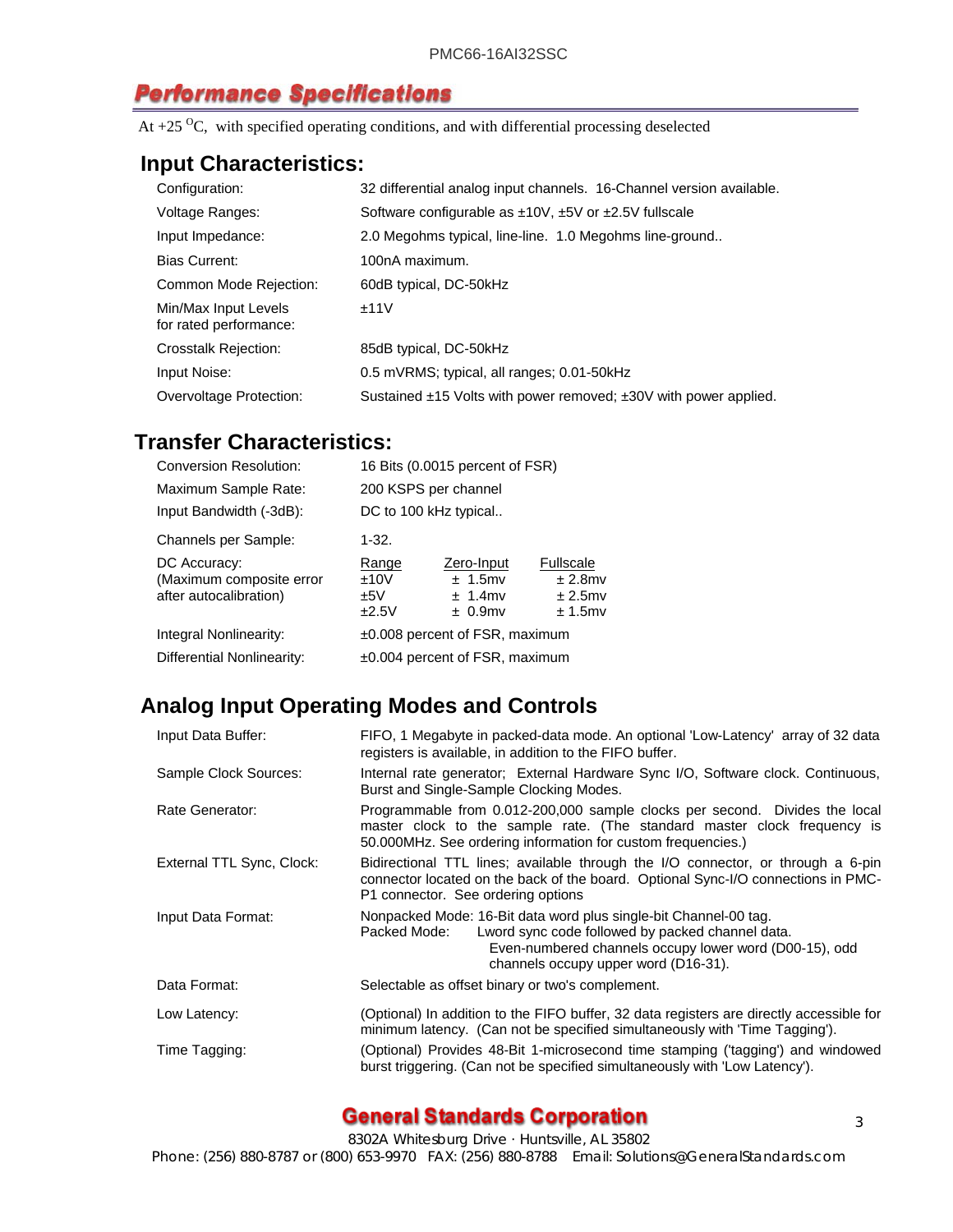#### **PCI Compatibility:**

Conforms to PCI Specification 2.3, with 66MHz/33MHz, D32 and universal signaling (5/3.3 Volt). Single multifunction interrupt.

DMA transfers as bus master with two DMA channels. Both block and demand modes supported.

#### **Power Requirements**

+5VDC ±0.2 VDC at 1.0 Amp maximum, 0.8 Amp typical. Maximum Power Dissipation: Side-1: 4.0 Watts. Side 2: 1.0 Watt.

## **Mechanical Characteristics (PMC Form Factor)**

| Height: | 13.5 mm $(0.53$ in)                   |
|---------|---------------------------------------|
| Depth:  | 149.0 mm (5.87 in)                    |
| Width:  | 74.0 mm (2.91 in)                     |
| Shield: | Side-1 is protected by an EMI shield. |
|         |                                       |

#### **Environmental Specifications**

| <b>Ambient Temperature Range:</b> | Operating: 0 to +65 Degrees Celsius inlet air |
|-----------------------------------|-----------------------------------------------|
|                                   | Storage: -40 to +85 Degrees Celsius           |
| <b>Relative Humidity:</b>         | Operating: 0 to 80%, non-condensing           |
|                                   | Storage: 0 to 95%, non-condensing             |
| Altitude:                         | Operation to 10,000 ft.                       |
| Cooling:                          | Conventional convection cooling; 150 LFPM     |

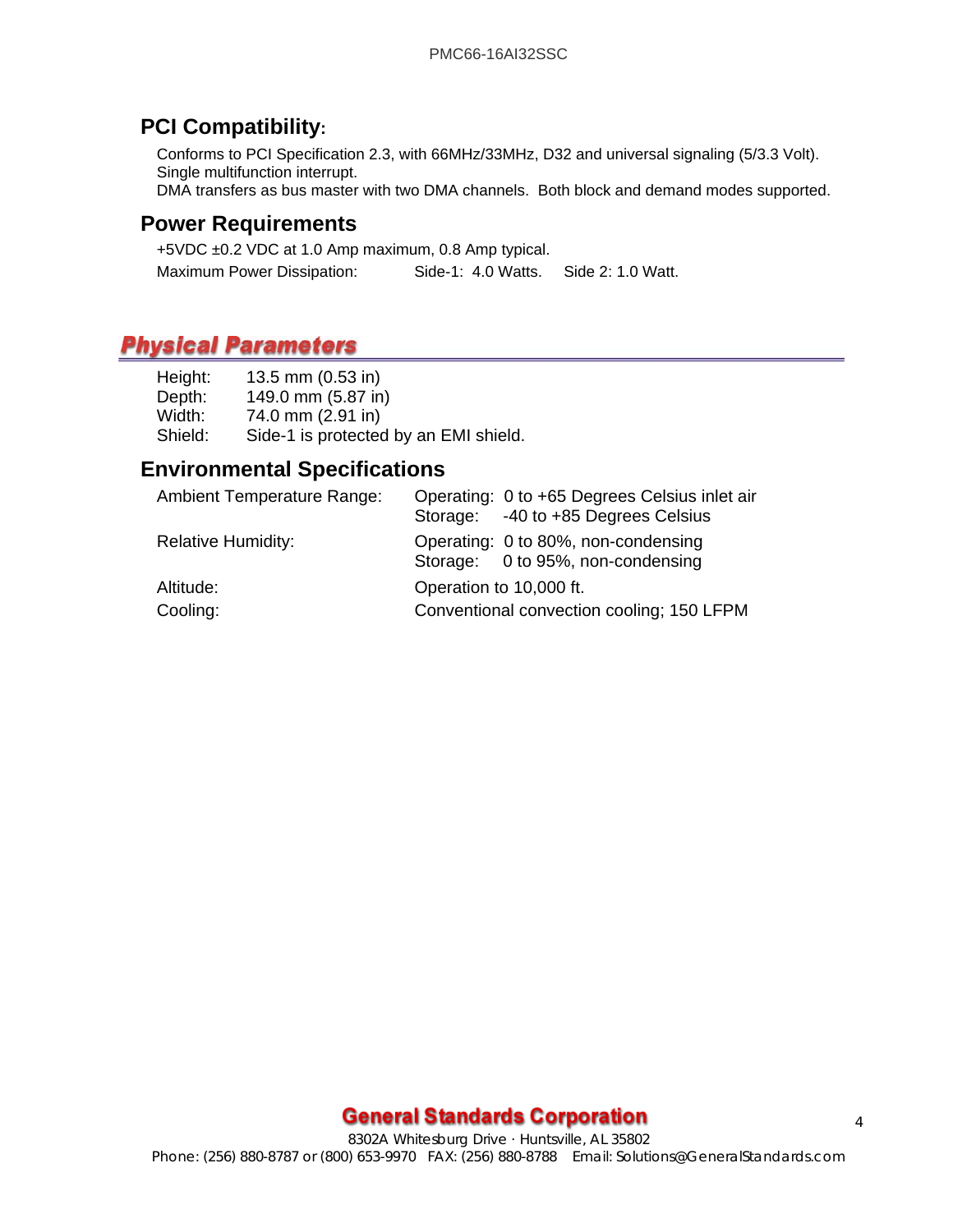#### **Ordering Information**

Specify the basic product model number followed by an option suffix "-A-B-C-D-E", as indicated below. For extended-temperature operation to +80 Deg-C, add the suffix "I" to the base model number.

For example, model number PMC66-16AI32SSC-32-50M-0-0-0 describes a board with 32 input channels, a standard 50.000MHz master clock frequency, standard Latency, and no custom features.

| <b>Basic Model Number</b>                         | <b>Form Factor</b>                   |  |
|---------------------------------------------------|--------------------------------------|--|
| <b>PMC66-16AI32SSC</b>                            | PMC (Native)                         |  |
| PCI66-16AI32SSC <sup>1</sup><br>PCI, short length |                                      |  |
| cPCI66-16AI32SSC <sup>1</sup>                     | cPCI, 3U                             |  |
| PCIe66-16AI32SSC $1$                              | <b>PCI Express</b>                   |  |
| <b>PC104P66-16AI32SSC</b>                         | PC104-Plus                           |  |
| PCle10466-16AI32SSC <sup>1,2</sup>                | PCIe, one-lane on PC/104 form factor |  |

 $1$  Module installed and tested on an adapter, with mechanical and functional equivalency. Contact factory for availability in native form factors.

2 PCIe104 supports only the PCIe bus.

| <b>Optional Parameter</b>         | Value                                           | <b>Specify Option As:</b>    |
|-----------------------------------|-------------------------------------------------|------------------------------|
| Number of Input Channels          | 32 Channels                                     | $A = 32$                     |
|                                   | 16 Channels                                     | $A = 16$                     |
| Master Clock Frequency:           | 50.000 MHz                                      | $B = 50M$                    |
| (Standard frequency is 50.000MHz) | (Specify custom frequency; 40-55 MHz)           | $B = (Customer frequency)$ M |
| <b>Custom Feature</b>             | No custom features                              | $C = 0$                      |
|                                   | Time Stamp ('Time Tagging') option <sup>2</sup> | $C = TS$                     |
| Custom Feature No.2               | No custom features                              | $D=0$                        |
|                                   | Sync signals in PMC connector (PXI)             | $D = PXI$                    |
| Data Latency                      | Standard latency                                | $E =$ Blank or Zero          |
|                                   | Low-Latency <sup>1,2</sup>                      | $E = LL$                     |

 $1$  The low-latency option provides 32 data registers that duplicate the most recent data written to the buffer.

**2 The 'Time Stamp' and ' Low-latency' options can not be specified together for a single board.** .

#### **General Standards Corporation Example 2014**

8302A Whitesburg Drive · Huntsville, AL 35802 Phone: (256) 880-8787 or (800) 653-9970 FAX: (256) 880-8788 Email: Solutions@GeneralStandards.com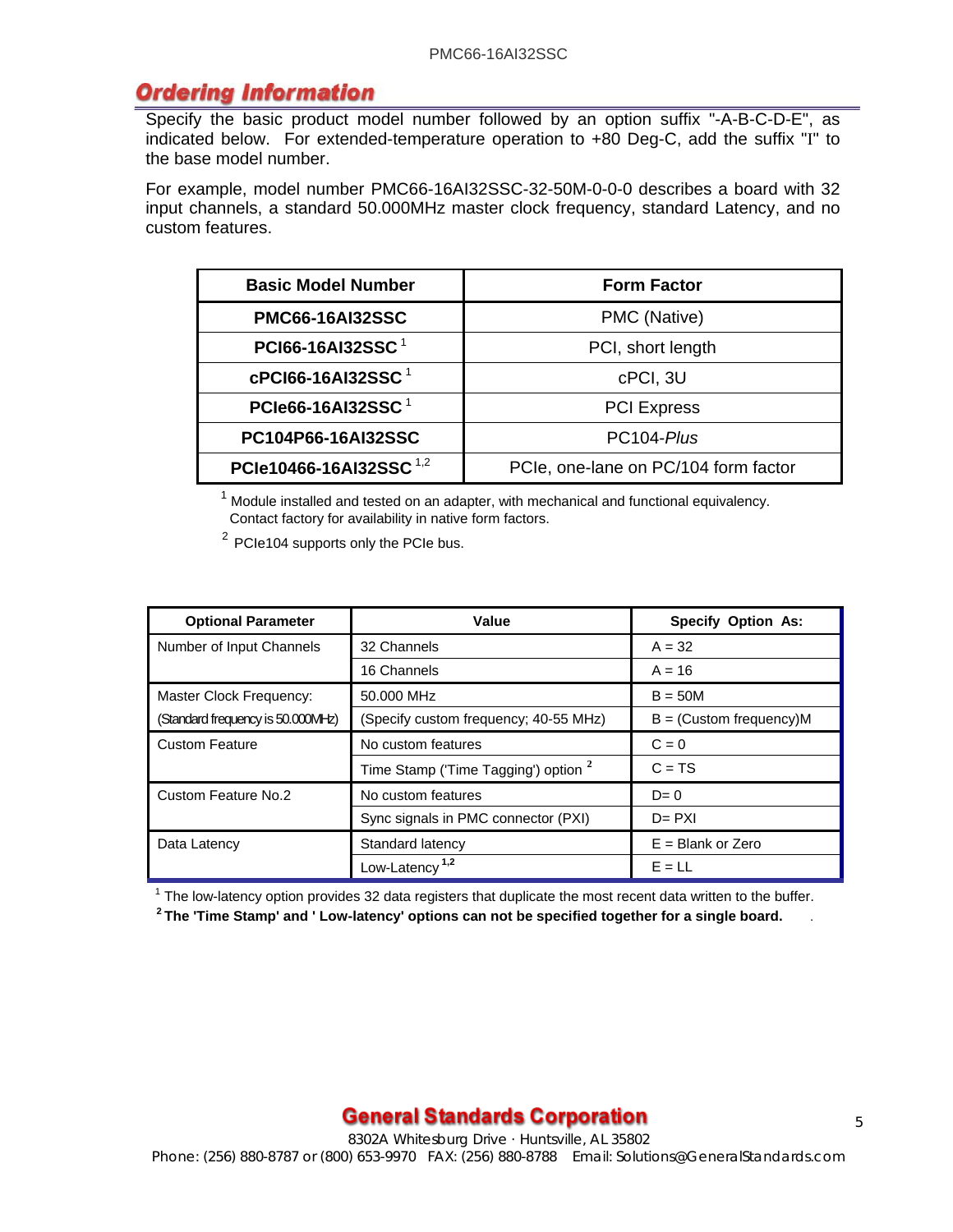## **System Interface Connector**

**Table 1a. System Input/Output Connector; Standard, Without Time Stamping**

| ROW-A |                  | <b>ROW-B</b> |                  |
|-------|------------------|--------------|------------------|
| PIN   | <b>SIGNAL</b>    | PIN          | <b>SIGNAL</b>    |
| 1     | <b>INP00 LO</b>  | 1            | <b>INP17LO</b>   |
| 2     | <b>INPOO HI</b>  | 2            | INP17 HI         |
| 3     | <b>INP01LO</b>   | 3            | <b>INP18LO</b>   |
| 4     | <b>INP01 HI</b>  | 4            | <b>INP18 HI</b>  |
| 5     | <b>INP02LO</b>   | 5            | <b>INP19 LO</b>  |
| 6     | <b>INP02 HI</b>  | 6            | INP19 HI         |
| 7     | <b>INP03LO</b>   | 7            | <b>INP20LO</b>   |
| 8     | INP03 HI         | 8            | INP20 HI         |
| 9     | <b>INP04 LO</b>  | 9            | <b>INP21 LO</b>  |
| 10    | INP04 HI         | 10           | <b>INP21 HI</b>  |
| 11    | <b>INP05LO</b>   | 11           | <b>INPUT RTN</b> |
| 12    | <b>INP05 HI</b>  | 12           | <b>INPUT RTN</b> |
| 13    | <b>INPUT RTN</b> | 13           | <b>INP22 LO</b>  |
| 14    | <b>INPUT RTN</b> | 14           | <b>INP22 HI</b>  |
| 15    | <b>INP06 LO</b>  | 15           | <b>INP23 LO</b>  |
| 16    | <b>INP06 HI</b>  | 16           | <b>INP23 HI</b>  |
| 17    | <b>INP07LO</b>   | 17           | <b>INP24 LO</b>  |
| 18    | <b>INP07 HI</b>  | 18           | <b>INP24 HI</b>  |
| 19    | <b>INP08 LO</b>  | 19           | <b>INP25 LO</b>  |
| 20    | INP08 HI         | 20           | <b>INP25 HI</b>  |
| 21    | <b>INP09 LO</b>  | 21           | <b>INP26 LO</b>  |
| 22    | <b>INP09 HI</b>  | 22           | INP26 HI         |
| 23    | INP10 LO         | 23           | <b>INPUT RTN</b> |
| 24    | INP10 HI         | 24           | <b>INPUT RTN</b> |
| 25    | <b>INP11 LO</b>  | 25           | <b>INP27 LO</b>  |
| 26    | <b>INP11 HI</b>  | 26           | <b>INP27 HI</b>  |
| 27    | <b>INPUT RTN</b> | 27           | <b>INP28 LO</b>  |
| 28    | <b>INPUT RTN</b> | 28           | <b>INP28 HI</b>  |
| 29    | <b>INP12 LO</b>  | 29           | <b>INP29 LO</b>  |
| 30    | <b>INP12 HI</b>  | 30           | INP29 HI         |
| 31    | <b>INP13 LO</b>  | 31           | <b>INP30 LO</b>  |
| 32    | INP13 HI         | 32           | INP30 HI         |
| 33    | <b>INP14 LO</b>  | 33           | INP31 LO         |
| 34    | INP14 HI         | 34           | <b>INP31 HI</b>  |
| 35    | <b>INP15 LO</b>  | 35           | <b>INPUT RTN</b> |
| 36    | INP15 HI         | 36           | <b>INPUT RTN</b> |
| 37    | <b>INP16 LO</b>  | 37           | <b>DIG RTN</b>   |
| 38    | INP16 HI         | 38           | <b>CLOCK I/O</b> |
| 39    | <b>INPUT RTN</b> | 39           | DIG RTN          |
| 40    | INPUT RTN        | 40           | <b>SYNC I/O</b>  |

| μ<br>L.<br>٠   | ш<br>н<br>ш<br>н<br>в<br>u<br>н<br>ישיי<br>ч |
|----------------|----------------------------------------------|
|                | <b>ROW-B</b>                                 |
| PIN            | <b>SIGNAL</b>                                |
| 1              | <b>INP17LO</b>                               |
| $\overline{2}$ | INP17 HI                                     |
| 3              | <b>INP18LO</b>                               |
| 4              | <b>INP18 HI</b>                              |
| 5              | <b>INP19LO</b>                               |
| 6              | INP19 HI                                     |
| 7              | <b>INP20LO</b>                               |
| 8              | <b>INP20 HI</b>                              |
| 9              | <b>INP21 LO</b>                              |
| 10             | <b>INP21 HI</b>                              |
| 11             | <b>INPUT RTN</b>                             |
| 12             | <b>INPUT RTN</b>                             |
| 13             | INP22 LO                                     |
| 14             | INP22 HI                                     |
| 15             | INP23 LO                                     |
| 16             | <b>INP23 HI</b>                              |
| 17             | <b>INP24 LO</b>                              |
| 18             | <b>INP24 HI</b>                              |
| 19             | <b>INP25 LO</b>                              |
| 20             | <b>INP25 HI</b>                              |
| 21             | <b>INP26 LO</b>                              |
| 22             | INP26 HI                                     |
| 23             | <b>INPUT RTN</b>                             |
| 24             | <b>INPUT RTN</b>                             |
| 25             | <b>INP27 LO</b>                              |
| 26             | <b>INP27 HI</b>                              |
| 27             | <b>INP28 LO</b>                              |
| 28             | INP28 HI                                     |
| 29             | INP29 LO                                     |
| 30             | INP29 HI                                     |
| 31             | INP30LO                                      |
| 32             | INP30 HI                                     |
| 33             | <b>INP31 LO</b>                              |
| 34             | <b>INP31 HI</b>                              |
| 35             | <b>INPUT RTN</b>                             |
| 36             | <b>INPUT RTN</b>                             |
| 37             | <b>DIG RTN</b>                               |
| 38             | <b>CLOCK I/O</b>                             |
| 39             | DIG RTN                                      |
| 40             | SYNC I/O                                     |

|                | 771WI 1111<br>∖ampiny |  |     |                     |  |
|----------------|-----------------------|--|-----|---------------------|--|
|                | <b>ROW-A</b>          |  |     | <b>ROW-B</b>        |  |
| PIN            | SIGNAL                |  | PIN | SIGNAL              |  |
| 1              | <b>INP00 LO</b>       |  | 1   | <b>INP17 LO</b>     |  |
| $\overline{2}$ | <b>INPOO HI</b>       |  | 2   | INP17 HI            |  |
| 3              | <b>INP01 LO</b>       |  | 3   | <b>INP18 LO</b>     |  |
| 4              | INP01 HI              |  | 4   | INP18 HI            |  |
| 5              | <b>INP02 LO</b>       |  | 5   | INP19 LO            |  |
| 6              | INP02 HI              |  | 6   | INP19 HI            |  |
| 7              | <b>INP03LO</b>        |  | 7   | <b>INP20 LO</b>     |  |
| 8              | <b>INP03 HI</b>       |  | 8   | <b>INP20 HI</b>     |  |
| 9              | <b>INP04 LO</b>       |  | 9   | <b>INP21 LO</b>     |  |
| 10             | INP04 HI              |  | 10  | INP21 HI            |  |
| 11             | <b>INP05 LO</b>       |  | 11  | <b>INPUT RTN</b>    |  |
| 12             | INP05 HI              |  | 12  | <b>INPUT RTN</b>    |  |
| 13             | INPUT RTN             |  | 13  | <b>INP22 LO</b>     |  |
| 14             | <b>INPUT RTN</b>      |  | 14  | <b>INP22 HI</b>     |  |
| 15             | <b>INP06 LO</b>       |  | 15  | <b>INP23 LO</b>     |  |
| 16             | INP06 HI              |  | 16  | INP23 HI            |  |
| 17             | <b>INP07LO</b>        |  | 17  | <b>INP24 LO</b>     |  |
| 18             | <b>INP07 HI</b>       |  | 18  | <b>INP24 HI</b>     |  |
| 19             | <b>INP08LO</b>        |  | 19  | <b>INP25 LO</b>     |  |
| 20             | INP08 HI              |  | 20  | INP25 HI            |  |
| 21             | <b>INP09 LO</b>       |  | 21  | <b>INP26 LO</b>     |  |
| 22             | INP09 HI              |  | 22  | INP26 HI            |  |
| 23             | <b>INP10 LO</b>       |  | 23  | <b>INPUT RTN</b>    |  |
| 24             | INP10 HI              |  | 24  | <b>INPUT RTN</b>    |  |
| 25             | <b>INP11 LO</b>       |  | 25  | <b>INP27 LO</b>     |  |
| 26             | <b>INP11 HI</b>       |  | 26  | <b>INP27 HI</b>     |  |
| 27             | <b>INPUT RTN</b>      |  | 27  | <b>INP28 LO</b>     |  |
| 28             | <b>INPUT RTN</b>      |  | 28  | INP28 HI            |  |
| 29             | <b>INP12 LO</b>       |  | 29  | <b>INP29 LO</b>     |  |
| 30             | INP12 HI              |  | 30  | INP29 HI            |  |
| 31             | <b>INP13LO</b>        |  | 31  | <b>INP30 LO</b>     |  |
| 32             | INP13 HI              |  | 32  | INP30 HI            |  |
| 33             | <b>INP14 LO</b>       |  | 33  | <b>INP31 LO</b>     |  |
| 34             | INP14 HI              |  | 34  | INP31 HI            |  |
| 35             | <b>INP15 LO</b>       |  | 35  | <b>INPUT RTN</b>    |  |
| 36             | INP15 HI              |  | 36  | <b>REF CLK INP</b>  |  |
| 37             | <b>INP16LO</b>        |  | 37  | <b>DIG RTN</b>      |  |
| 38             | INP16 HI              |  | 38  | <b>SAMP CLK INP</b> |  |
| 39             | <b>INPUT RTN</b>      |  | 39  | <b>DIG RTN</b>      |  |

40 CLOCK RST INP 40 SAMP CLK OUT

#### **Table 1b. System Input/Output Connector; With Time Stamping**

## **General Standards Corporation Annual Standard Standard Standard Standard Standard Standard Standard Standard S**